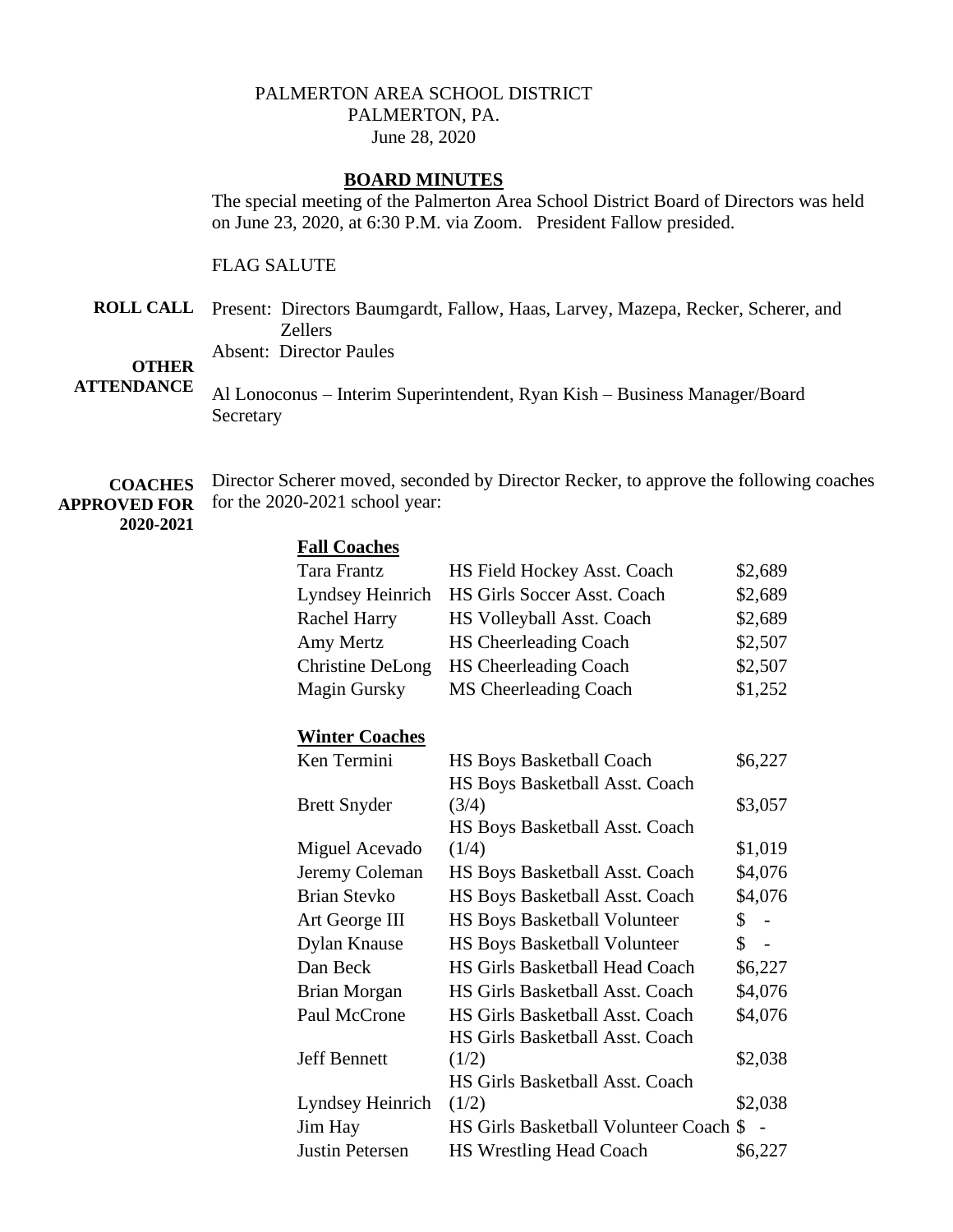| Erick Kresge             | <b>HS Wrestling Asst. Coach</b>       | \$4,076              |
|--------------------------|---------------------------------------|----------------------|
| Jake Christman           | HS Wrestling Asst. Coach              | \$4,076              |
| <b>Dillion Masington</b> | HS Wrestling Asst. Coach              | \$4,076              |
| Zach Christman           | <b>HS Wrestling Volunteer Coach</b>   | \$                   |
| <b>Josh Evans</b>        | HS Wrestling Volunteer Coach          | \$                   |
| Eric Stroup              | HS Wrestling Volunteer Coach          | \$<br>$\frac{1}{2}$  |
| <b>Jared Mooney</b>      | HS Wrestling Volunteer Coach          | \$<br>$\frac{1}{2}$  |
| Joshua Rake              | <b>HS Wrestling Volunteer Coach</b>   | \$<br>$\overline{a}$ |
| Alfredo Ortiz Jr         | HS Wrestling Volunteer Coach          | \$                   |
| <b>Spring Coaches</b>    |                                       |                      |
| Erick Kresge             | <b>HS Baseball Head Coach</b>         | \$4,095              |
| <b>Justin Petersen</b>   | HS Baseball Asst. Coach               | \$2,689              |
| <b>Matt Solt</b>         | HS Baseball Asst. Coach               | \$2,689              |
| <b>Tyler Svetik</b>      | <b>HS Baseball Volunteer Coach</b>    | \$                   |
| <b>Robert Hock</b>       | <b>HS Softball Head Coach</b>         | \$4,095              |
| <b>Rodney Strohl</b>     | HS Softball Co-Assistant Coach        | \$1,344              |
| Jennifer Denaro          | <b>MS Sotfball Coach</b>              | \$2,689              |
| Phil Acker               | <b>HS Softball Co-Assistant Coach</b> | \$1,344              |
| Samantha Curcio          | HS Softball Co-Assistant Coach        | \$1,344              |
| <b>Micheal Gombert</b>   | <b>HS Track Head Coach</b>            | \$4,095              |
| Fran Gough               | <b>HS Track Asst. Coach</b>           | \$2,689              |
| <b>Bronwyn Cseh</b>      | <b>HS Track Asst. Coach</b>           | \$2,689              |
| James Hay                | <b>HS Track Asst. Coach</b>           | \$2,689              |
| <b>Steve Semmel</b>      | <b>HS Track Asst. Coach</b>           | \$2,689              |
| Darris Rodrigues         | <b>HS Track Co-Assistant Coach</b>    | \$1,344              |
| Kris Hoffner             | <b>HS Track Co-Assistant Coach</b>    | \$1,344              |
| <b>Matt Kosciolek</b>    | <b>MS Track Coach</b>                 | \$2,689              |
| Randi-Jo Freed           | <b>MS Track Coach</b>                 | \$2,689              |
| Jennifer Danzeisen       | <b>HS Tennis Head Coach</b>           | \$2,462              |

Aye Votes: All Directors Present. Nay Votes: None. Motion Carried.

Director Larvey moved, seconded by Director Haas, to approve the Drama Club safety plan.

Aye Votes: All Directors Present. Nay Votes: None. Motion Carried.

## **FOR THE GOOD OF THE ORDER:**

Dr. Lonoconus – District offices open July  $1<sup>st</sup>$  with social distancing and masks.

Director Scherer – Questioned when the school reopening plan would be distributed? Dr. Lonoconus responded that their aiming for July  $15<sup>th</sup>$ .

**ADJOURNMENT** Director Zellers moved, seconded by Director Haas, that the Board of Directors of the Palmerton Area School District adjourn the meeting at 6:55 P.M.